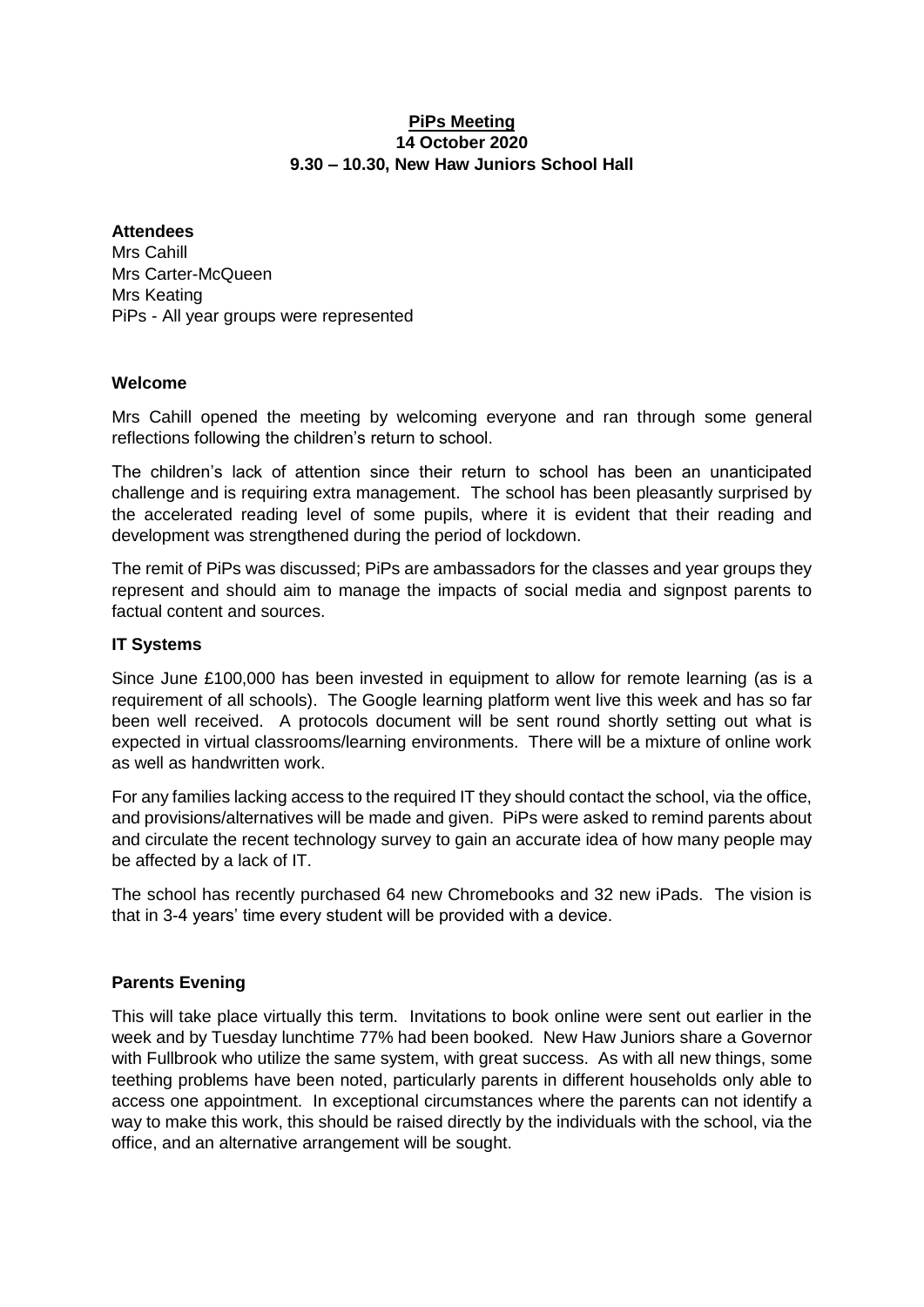Year 3 students are not invited to join the consultations next week, but going forward will do so.

#### **Homework**

Homework clubs are usually run by the school to help support children that require extra support but owing to the current pandemic this cannot be offered.

Some parents have expressed that there is too much homework, and some felt differently that there is not enough. A quick video was sent out to Y3 parents explaining expectations for homework and a questionnaire will be sent out at the end of term to gather feedback on this as well as other school-related topics.

Some parents have experienced problems accessing the Mathletics learning portal. Following advice from the IT team it was suggested that different devices be used to achieve access, failing that parents are urged to get in touch with the school, via the office, and an alternative solution will be looked into.

#### **Toilet Use**

Some concerns were raised amongst year 3 about children not having access to the toilet when they need it and some accidents occurring as a result. Mrs Cahill apologized for this, commented this is not acceptable and urged parents to report concerns like this directly to the school.

#### **Lunch**

Every year group has 25 minutes to get and eat their lunch. Children are encouraged by staff that wander around the hall to eat, but are never forced to do so; this is all part of building on their independence and selfcare skills as well as helping them to modify their own appetites. If parents feel that a child is routinely eating too little this should be brought to the attention of the school directly and staff can be advised if a little more attention is needed on certain pupils.

#### **Comments in school books**

Comments are written in red, which is standard procedure. Purple is occasionally used for dyslexic children as this makes it easier for them to read. Feedback is written for the benefit of the child, so this may be brief and to the point. Ensuring the consistency of feedback with New Haw Junior staff will be looked at.

#### **Comms with the Teacher**

Parents are urged to use the child's school planner as an efficient way to get messages to the teacher, but if more is required and a chat may be beneficial parents should approach the school directly by calling or, preferably, emailing.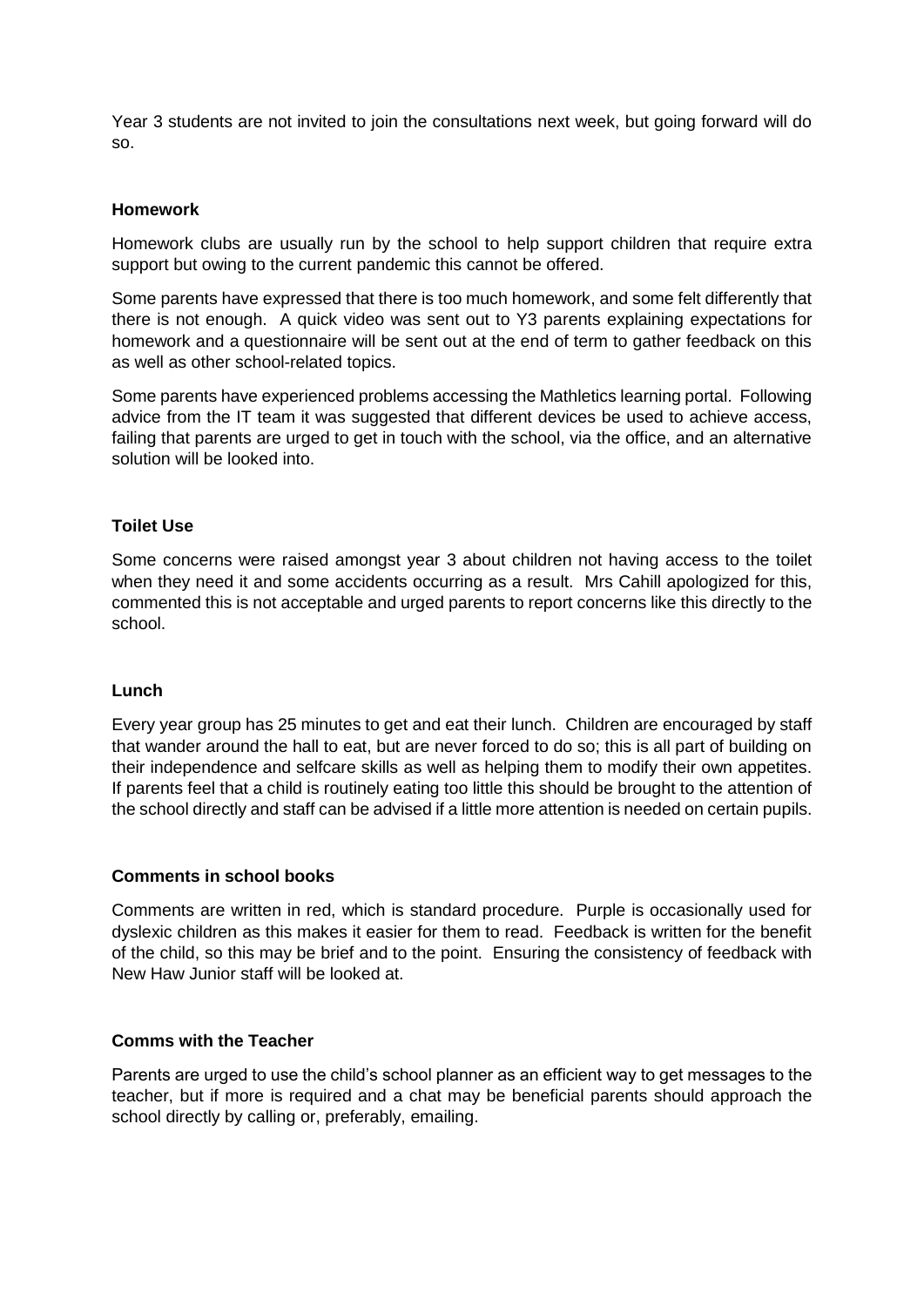### **PGL**

Currently, in line with Government advice, nothing can be formally booked for PGL. New Haw Juniors have set aside a week for this so in November if the school is informed that this can go ahead, the booking will be secured.

Some parents requested that there be a more structured payment plan for this, possibly even starting a year in advance (as the trip is around £400). The possibility of setting up some sort of savings club will be investigated.

#### **PE Kit**

Some schools, such as the Grange, require children to go in in their PE kits on the days this takes place. New Haw Juniors do not plan to do this and view the uniform as an important tool in being identified as the child being an ambassador for the school.

If parents have concerns about kits getting wet when PE is conducted outside in wet weather, the children can bring them home on a weekly basis.

Mrs Cahill expressed the importance of children getting outside and having fresh air.

#### **Sex Education**

Owing to the school closures over the spring term, year 5 missed out on the planned sex education. This will be given to year 5 students after Christmas.

#### **Donations to the school**

It was confirmed that any parents wishing to make a donation above the suggested amount to the annual school donation fund can do so via Scopay. If they encounter any issues with this they should contact the school directly.

#### **Mufti day and £1 contributions**

Children are asked to wear their own clothes this Friday, 16 October, and in exchange donate a £1 coin to Harvest Festival fund – all proceeds going to Runnymede Foodbank. These coins will be stored in separate zip-up pouches for each class for 72 hours to ensure no risk of disease transmission. The school will look into whether money can be collected online, in line with the 'cashless' ethos, but as this money is going on to a separate organization this may not be logistically possible.

#### **Children being cold in class**

In line with Government recommendation, the doors are left open in classrooms to get an efficient air flow; this has led to some children complaining about being cold. Going into the colder weather, a way to combat this will be looked into, but for the time being children are urged to wear more thin layers. Parents are reminded that after Half Term children will be expected to wear shirts and ties which may provide more warmth.